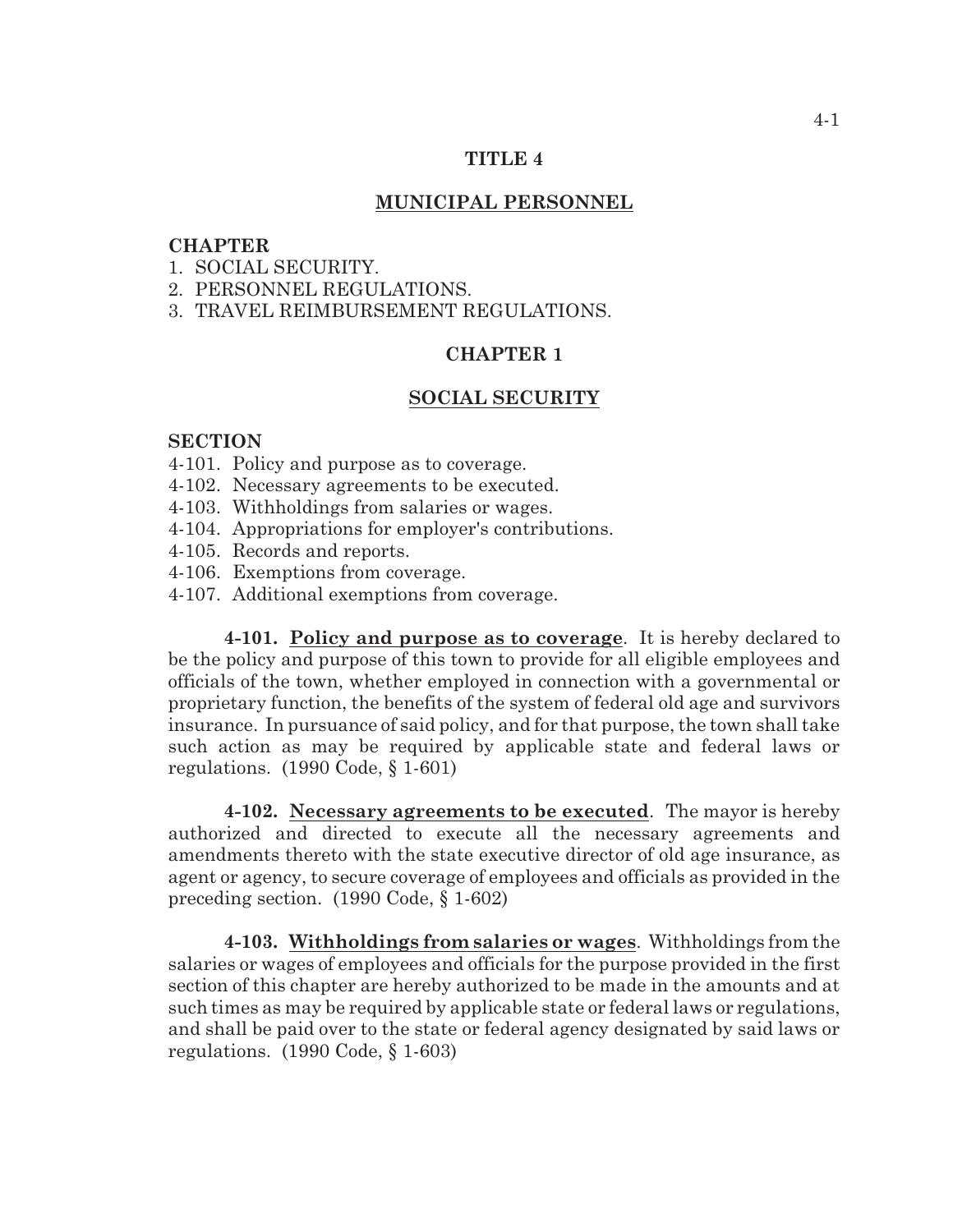**4-104. Appropriations for employer's contributions**. There shall be appropriated from available funds such amounts at such times as may be required by applicable state or federal laws or regulations for employer's contributions, and the same shall be paid over to the state or federal agency designated by said laws or regulations. (1990 Code, § 1-604)

**4-105. Records and reports**. The recorder shall keep such records and make such reports as may be required by applicable state and federal laws or regulations. (1990 Code, § 1-605)

**4-106. Exemptions from coverage**. There is hereby exempted from this chapter any authority to make any agreement with respect to any position, any employee or official not now covered or authorized to be covered by any other ordinances creating any retirement system for any employee or official of the town or any employee or official or position not authorized to be covered under applicable state or federal laws or regulations. (1990 Code, § 1-606)

**4-107. Additional exemptions from coverage**. There is also excluded from this chapter any authority to make any agreement with respect to the following listed classifications of employees and officials in all departments of town government.

- (1) Elective officials engaged in rendering "executive" services.
- (2) Elective officials engaged in rendering "legislative" services.

(3) Election workers or election officials if the remuneration paid for such services is less than \$100 in a calendar year. (1990 Code, § 1-607)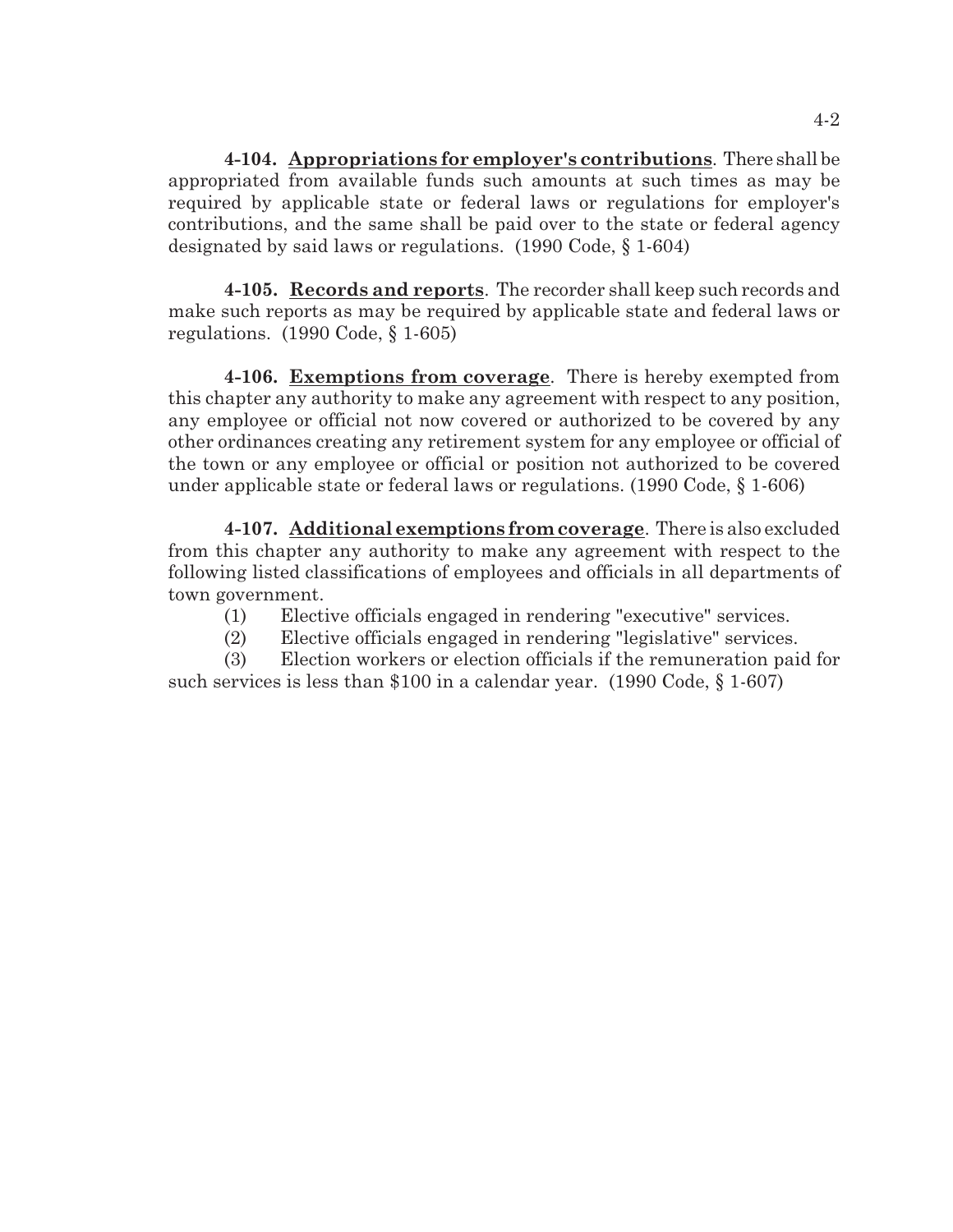# **CHAPTER 2**

# **PERSONNEL REGULATIONS** 1

#### **SECTION**

4-201. Personnel policies manual.

- 4-202. [Deleted.]
- 4-203. [Deleted.]
- 4-204. [Deleted.]
- 4-205. [Deleted.]
- 4-206. [Deleted.]
- 4-207. [Deleted.]
- 4-208. [Deleted.]

**4-201. Personnel policies manual**. A comprehensive, uniform policy for the systematic application of good procedures in personnel administration with all the benefits such program ensures, without regard to race, gender, age, national origin, creed, ancestry, and disability, shall be established by resolution and updated, revised and/or repealed as is necessary, from time to time, as determined by the board of mayor and aldermen. (1990 Code, § 1-701, as replaced by Ord. #2008-66, Jan. 2009, and Ord. #2011-90, Dec. 2011)

**4-202. [Deleted.]** (1990 Code, § 1-702, as amended by Ord. #2008-66, Jan. 2009, and deleted by Ord. #2011-90, Dec. 2011)

**4-203. [Deleted.]** (1990 Code, § 1-703, as amended by Ord. #2008-66, Jan. 2009, and deleted by Ord. #2011-90, Dec. 2011)

**4-204. [Deleted.]** (1990 Code, § 1-704, modified, as amended by Ord. #2008-66, Jan. 2009, and deleted by Ord. #2011-90, Dec. 2011)

**4-205. [Deleted.]** (1990 Code, § 1-705, as amended by Ord. #2008-66, Jan. 2009, and deleted by Ord. #2011-90, Dec. 2011)

**4-206. [Deleted.]** (1990 Code, § 1-706, as amended by Ord. #2008-66, Jan. 2009, and deleted by Ord. #2011-90, Dec. 2011)

**4-207. [Deleted.]** (1990 Code, § 1-707, as amended by Ord. #2008-66, Jan. 2009, and deleted by Ord. #2011-90, Dec. 2011)

<sup>&</sup>lt;sup>1</sup>The personnel policies and procedures for the Town of Pegram are available in the recorder's office.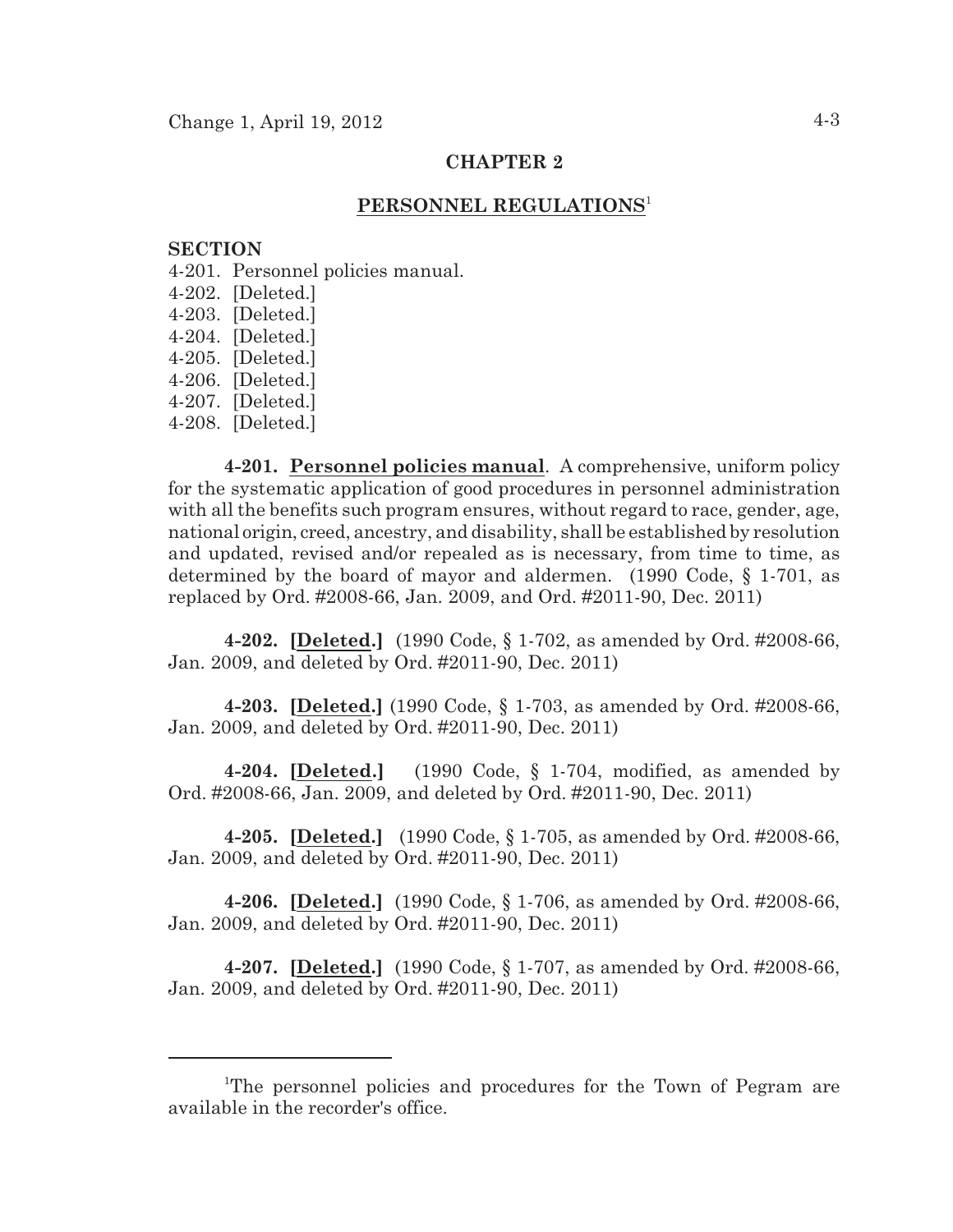**4-208. [Deleted.]** (as added by Ord. #2008-66, Jan. 2009, and deleted by Ord. #2011-90, Dec. 2011)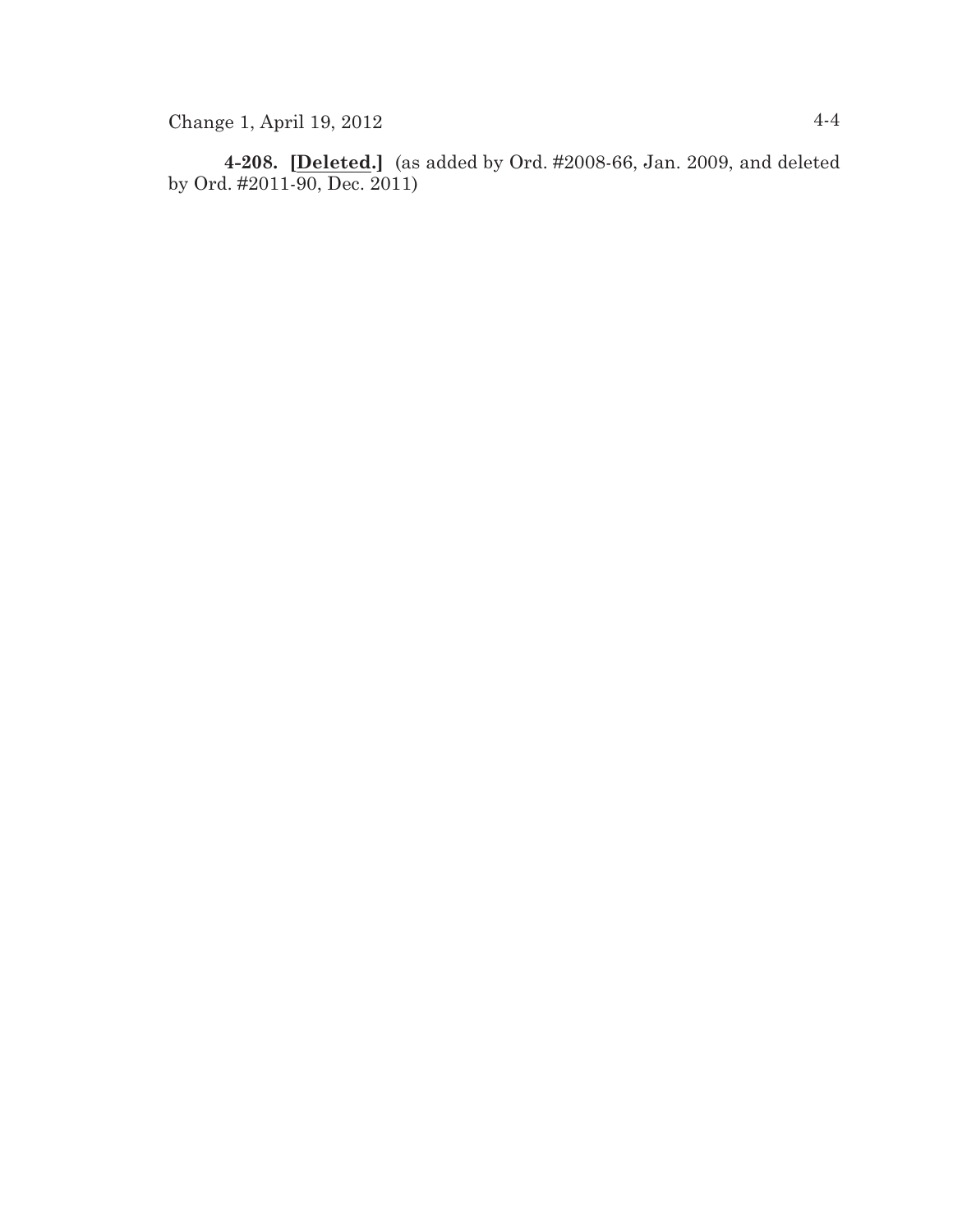# **CHAPTER 3**

# **TRAVEL REIMBURSEMENT REGULATIONS**

#### **SECTION**

- 4-301. Enforcement.
- 4-302. Travel policy.
- 4-303. Travel reimbursement rate schedules.

4-304. Administrative procedures.

**4-301. Enforcement**. The Chief Administrative Officer (CAO) of the town or his or her designee shall be responsible for the enforcement of these travel regulations. (Ord. #1993-6, Nov. 1993, as replaced by Ord. #2005-28, April 2005)

**4-302. Travel policy**. (1) In the interpretation and application of this chapter, the term "traveler or "authorized traveler" means any elected or appointed municipal officer or employee, including members of municipal boards and committees appointed by the mayor or the municipal governing body, and the employees of such boards and committees who are traveling on official municipal business and whose travel was authorized in accordance with this chapter. "Authorized traveler" shall not include the spouse, children, other relatives, friends, or companions accompanying the authorized traveler on town business, unless the person(s) otherwise qualifies as an authorized traveler under this chapter.

(2) Authorized travelers are entitled to reimbursement of certain expenditures incurred while traveling on official business for the town. Reimbursable expenses shall include expenses for transportation; lodging; meals; registration fees for conferences, conventions, and seminars; and other actual and necessary expenses related to official business as determined by the CAO. Under certain conditions, entertainment expenses may be eligible for reimbursement.

(3) Authorized travelers can request either a travel advance for the projected cost of authorized travel, or advance billing directly to the town for registration fees, air fares, meals, lodging, conferences, and similar expenses. Travel advance requests are not considered documentation of travel expenses. If travel advances exceed documented expenses, the traveler must immediately reimburse the town. It will be the responsibility of the CAO to initiate action to recover any undocumented travel advances.

(4) Travel advances are available only for special travel and only after completion and approval of the travel authorization form.

(5) The travel expense reimbursement form will be used to document all expense claims.

(6) To qualify for reimbursement, travel expenses must be: